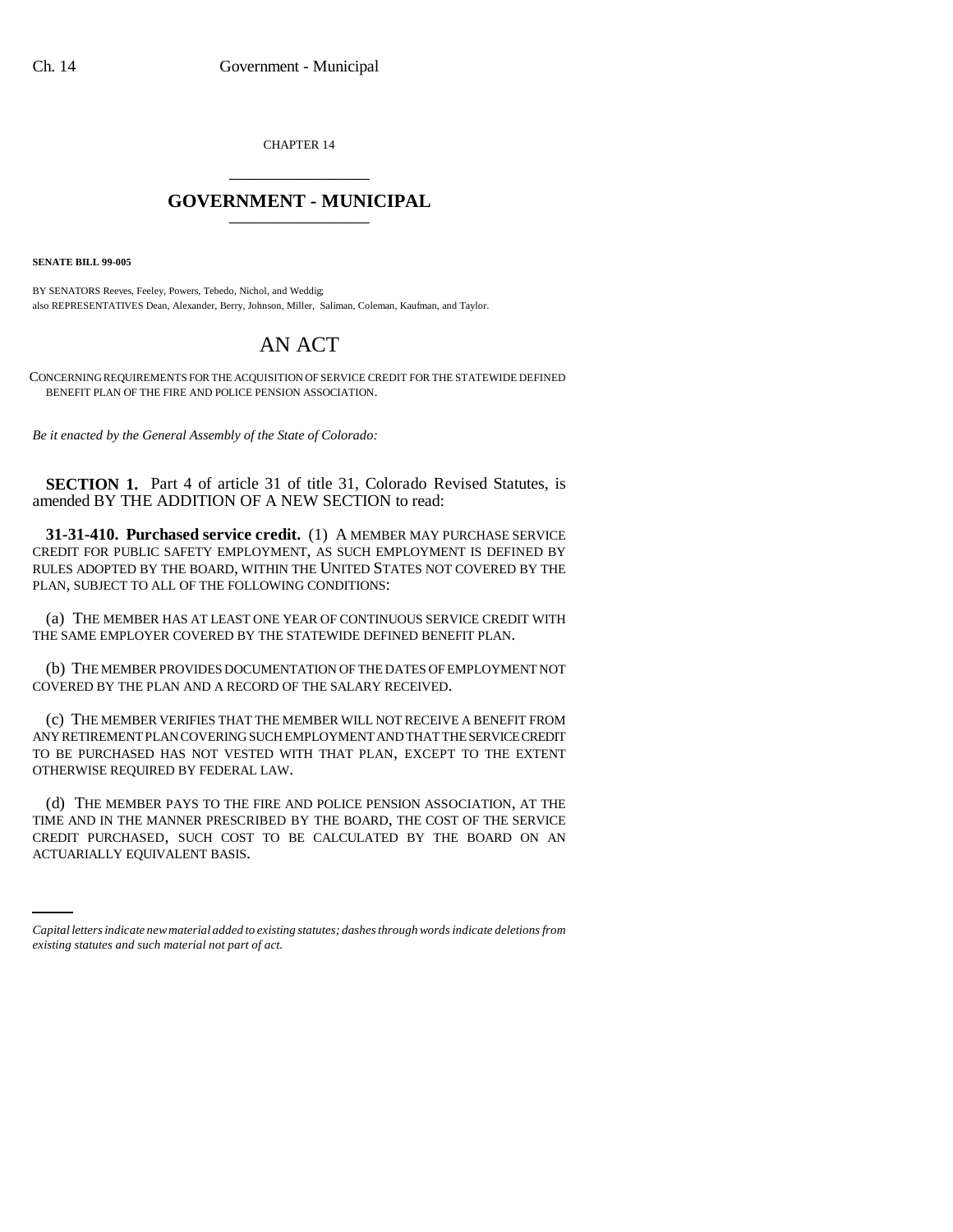(2) A MEMBER MAY PURCHASE UP TO FIVE YEARS OF SERVICE CREDIT FOR PERIODS OF ACTIVE DUTY IN THE UNIFORMED SERVICES OF THE UNITED STATES, SUBJECT TO ALL OF THE FOLLOWING CONDITIONS:

(a) THE MEMBER HAS AT LEAST ONE YEAR OF CONTINUOUS SERVICE CREDIT WITH THE SAME EMPLOYER COVERED BY THE STATEWIDE DEFINED BENEFIT PLAN.

(b) THE MEMBER PROVIDES DOCUMENTATION OF THE DATES OF SERVICE IN THE UNIFORMED SERVICES OF THE UNITED STATES AND THAT THE MEMBER WAS HONORABLY DISCHARGED FROM SUCH SERVICE.

(c) THE MEMBER PROVIDES CERTIFICATION FROM THE EMPLOYER THAT THE SERVICE IS NOT INTERVENING SERVICE COVERED BY THE FEDERAL "UNIFORMED SERVICES EMPLOYMENT AND REEMPLOYMENT RIGHTS ACT OF 1994", CHAPTER 43 OF TITLE 38, U.S.C., AS AMENDED.

(d) THE MEMBER VERIFIES THAT THE MEMBER WILL NOT RECEIVE A BENEFIT FROM ANY RETIREMENT PLAN COVERING SUCH SERVICE AND THAT THE SERVICE CREDIT TO BE PURCHASED HAS NOT VESTED WITH THAT PLAN, EXCEPT TO THE EXTENT OTHERWISE REQUIRED BY FEDERAL LAW.

(e) THE MEMBER PAYS TO THE FIRE AND POLICE PENSION ASSOCIATION, AT THE TIME AND IN THE MANNER PRESCRIBED BY THE BOARD, THE COST OF THE SERVICE CREDIT PURCHASED, SUCH COST TO BE CALCULATED BY THE BOARD ON AN ACTUARIALLY EQUIVALENT BASIS.

(3) ANY SERVICE CREDIT PURCHASED UNDER THIS SECTION MUST COVER A PERIOD OF ONE YEAR OR LONGER.

**SECTION 2.** 31-31-404 (1) (b), Colorado Revised Statutes, is amended to read:

**31-31-404. Return or transfer of contributions - vested retirement.** (1) (b) If the member who terminated service subsequently returns to service as an active member with an employer that covers its members under the statewide defined benefit plan, the member's prior service credit shall be restored when the members MEMBER returns the member's refunded contributions, with interest ACCRUED FROM THE DATE OF REFUND to the date of refund RETURN, ACCORDING TO THE TERMS AND CONDITIONS ESTABLISHED BY THE BOARD. If the member fails to return such contributions and interest, the member shall be treated as a new member, and the member's prior service shall not be recognized in determining pension eligibility or pension benefits.

**SECTION 3. Applicability.** Section 1 of this act shall apply to members of the fire and police pension association who are covered by the statewide defined benefit plan on and after January 1, 2000. Section 2 of this act shall apply to members of the fire and police pension association who are covered by the statewide defined benefit plan on and after the applicable effective date of section 2 of this act.